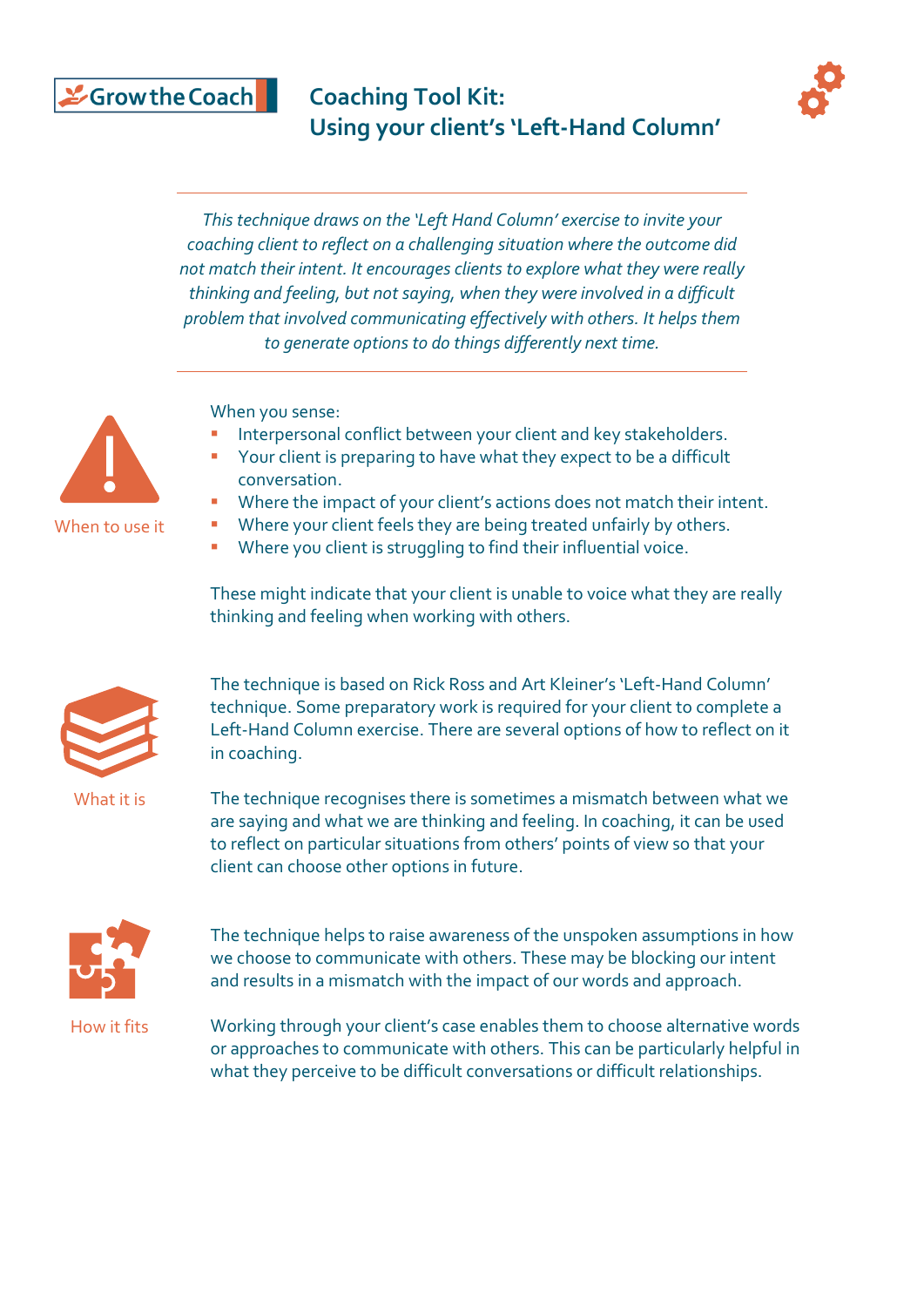# Scrow the Coach

**Coaching Tool Kit: Using your client's 'Left-Hand Column'**





How to use it

Invite your client to complete the Left-Hand column template in advance of your coaching session.

The template (see example below) helps your client describe an actual situation, which is most important and relevant to them. Reconstructing what they and others said in the right-hand column helps make the learning actionable. Reconstructing their thoughts and feelings in the left-hand column makes it possible to reflect on how their unspoken thoughts and feelings contributed to the outcome of the situation.

Possible coaching approaches:

- 1. Individuals can learn a lot by simply writing down their case. So, ask them to reflect on it.
- 2. Some helpful coaching questions:
	- What has really led you to think and feel this way?
	- **■** What was your intent?
	- How might your approach/words have contributed to the difficulties?
	- What led you to choose not to say what was in your Left-Hand column?
	- What assumptions are you making about the other party?
- 3. Use Perceptual Positions to invite your client to consider the case from alternative perspectives. For example:
	- The other party.
	- A third position, such as how a 'fly on the wall' would have experienced the interaction.
	- Always finish by inviting them back into their own position to reflect on what they now know.
	- And then invite them to generate alternative approaches they will take in the future.



#### **Further reading**

Senge, Peter, et al. (1994) *The Fifth Discipline Fieldbook*, London, Nicholas Brealey.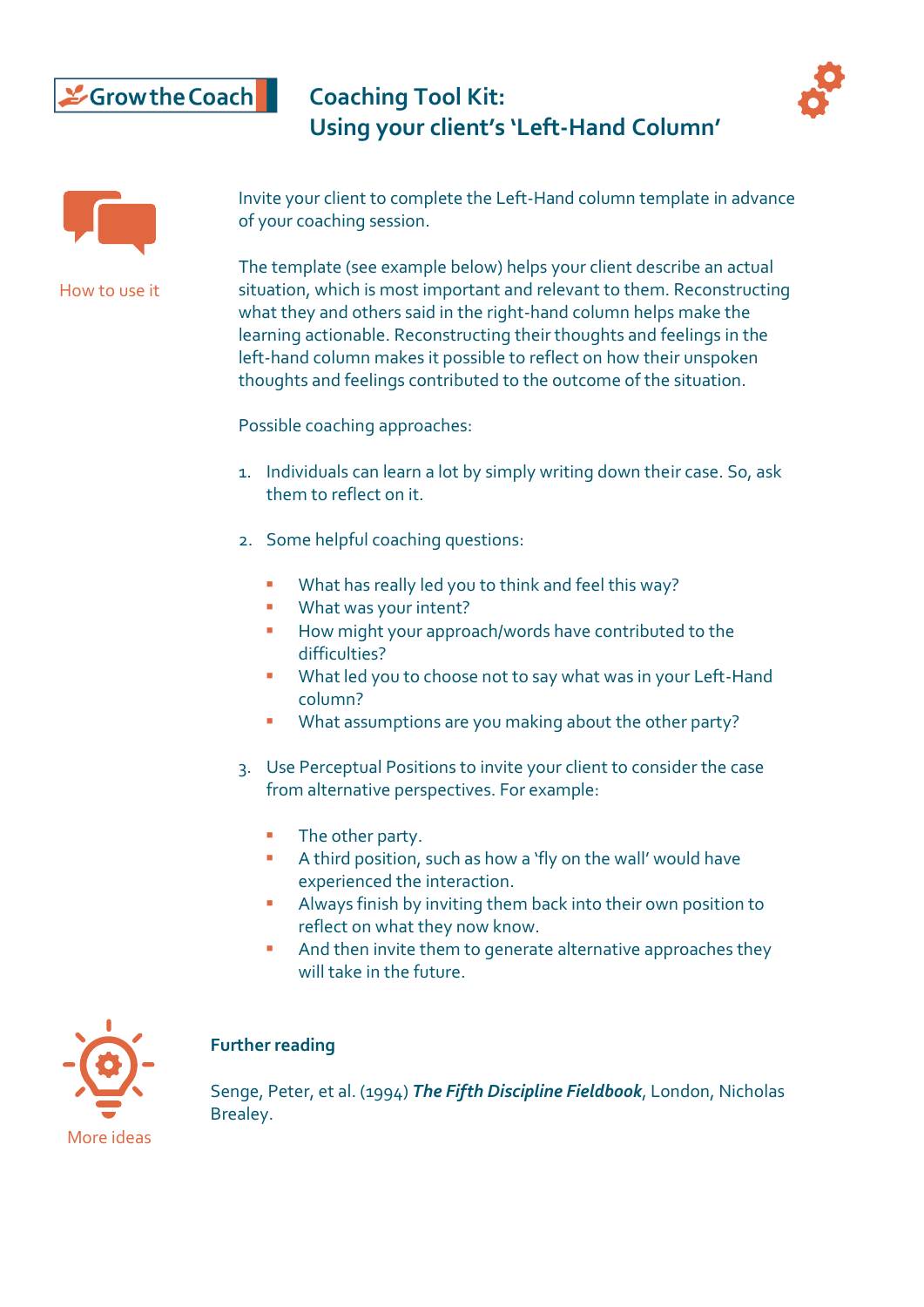# Scrow the Coach

## **Coaching Tool Kit: Using your client's 'Left-Hand Column'**



How to write a left-hand/right-hand column case for use in coaching.

The quality of your case will have a major impact on what you learn. The best cases focus on moments that illustrate a key theme, issue, or recurring difficulty that you would like to learn to manage more effectively. It can take up to about an hour to write a case.

Instructions

- 1. Think of an episode that illustrates a difficult or challenging issue in your work. Please choose something in which you were personally involved and which you would like to learn to manage as productively as possible. State what the challenge was (e.g., setting expectations with a key stakeholder, giving difficult or challenging feedback).
- 2. Please describe the context briefly: who was there, the purpose of the encounter, what had just happened. Make up the names if you wish to preserve anonymity.
- 3. Describe what happened by reconstructing key moments in the conversation. Divide your paper into two columns as shown in the attached example.
	- On the right-hand side of the page, write what you and others said. It is not important to remember the exact words spoken. Your best recollection will be fine. **It is essential, however, that you write dialogue, as if from a play.**
	- On the left-hand side of the page, write down any thoughts and feelings that you had at the time and did not say.
- 4. Please note any concerns or puzzles that still linger about the incident. Write down also what help you would like from others when we discuss the case.